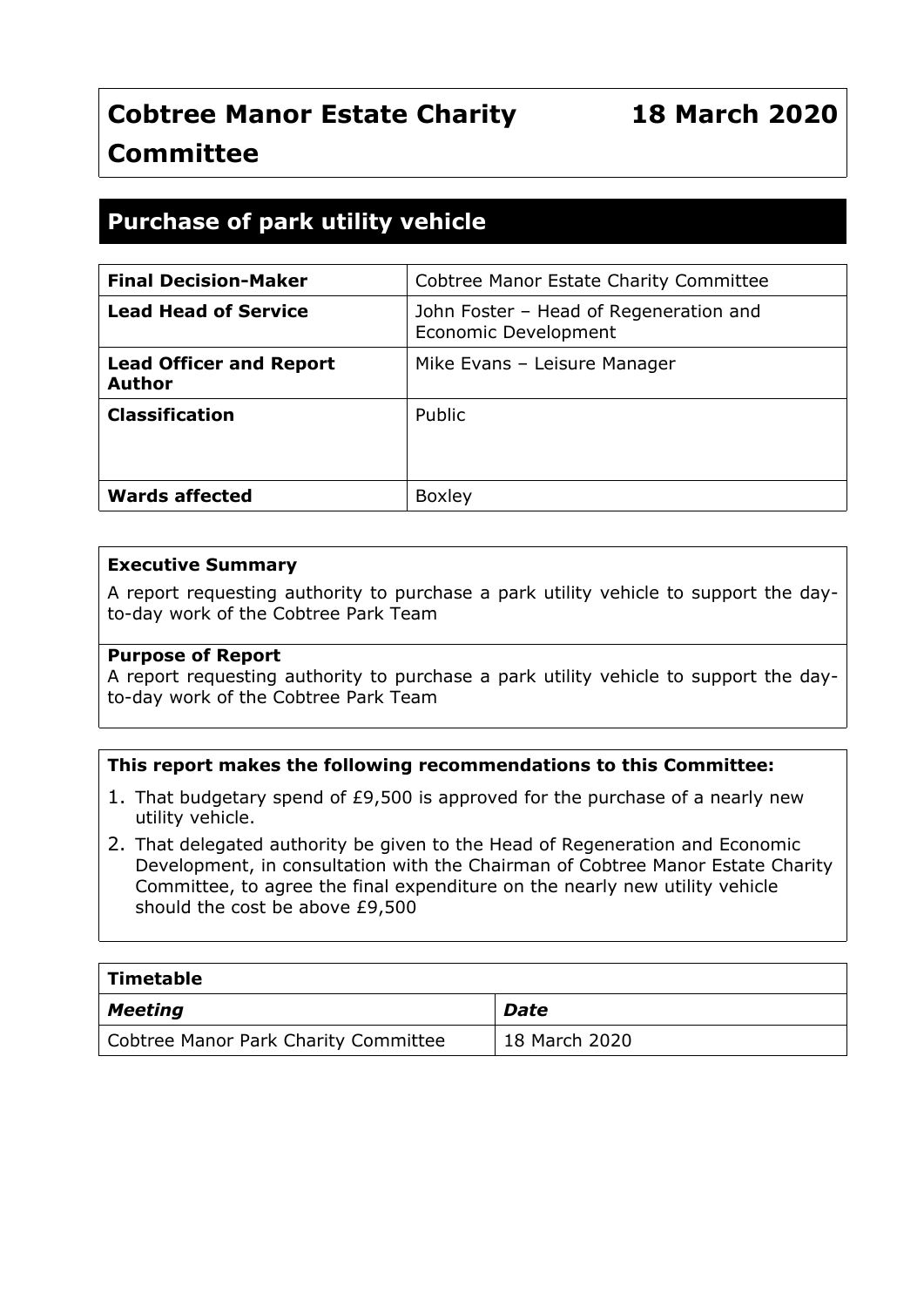# **Purchase of park utility vehicle**

### **1. CROSS-CUTTING ISSUES AND IMPLICATIONS**

| <b>Issue</b>                                        | <b>Implications</b>                                                                                                                                                                                                                                                                                                                             | Sign-off                                                              |
|-----------------------------------------------------|-------------------------------------------------------------------------------------------------------------------------------------------------------------------------------------------------------------------------------------------------------------------------------------------------------------------------------------------------|-----------------------------------------------------------------------|
| <b>Impact on</b><br>Corporate<br><b>Priorities</b>  | The work of the charity links directly to its<br>charitable objectives and the corporate<br>priorities for the council.                                                                                                                                                                                                                         | Mike Evans -<br>Leisure<br>Manager                                    |
| <b>Cross</b><br><b>Cutting</b><br><b>Objectives</b> | The work of the charity links directly to its<br>charitable objectives and the cross cutting<br>objectives of the council.                                                                                                                                                                                                                      | Mike Evans -<br>Leisure<br>Manager                                    |
| <b>Risk</b><br><b>Management</b>                    | There are no risk management implications in<br>accepting the recommendation in this report.<br>There are risks associated with not accepting<br>the recommendation. These are outlined in<br>3.1, 3.2, 3.3 and 4.3                                                                                                                             | Mike Evans -<br>Leisure<br>Manager                                    |
| <b>Financial</b>                                    | Funds have been set-aside in the capital<br>programme for the purchase of this vehicle.                                                                                                                                                                                                                                                         | Paul Holland,<br>Senior<br>Finance<br>Manager                         |
| <b>Staffing</b>                                     | We will deliver the recommendations with our<br>current staffing.                                                                                                                                                                                                                                                                               | John Foster -<br>Head of<br>Regeneration<br>& Economic<br>Development |
| Legal                                               | Under the Council's Constitution the Committee<br>as Corporate Trustee is responsible for all<br>matters relating to the Charity with the<br>exception of daily management which will be<br>undertaken by the Director of Finance and<br>Business Improvement. There are no specific<br>legal implications in accepting this<br>recommendation. | Legal Team                                                            |
| <b>Privacy and</b><br>Data<br><b>Protection</b>     | There are no new implications as a result of this<br>report and recommendation.                                                                                                                                                                                                                                                                 | Policy and<br>Information<br>Team                                     |
| <b>Equalities</b>                                   | No impact identified as a result of as a result of<br>this report and recommendation.                                                                                                                                                                                                                                                           | Policy and<br>Information<br>Team                                     |
| <b>Public</b><br><b>Health</b>                      | The Cobtree Estate works towards improving<br>the health of residents through its day-to-day<br>operations                                                                                                                                                                                                                                      | Senior Public<br><b>Health Officer</b>                                |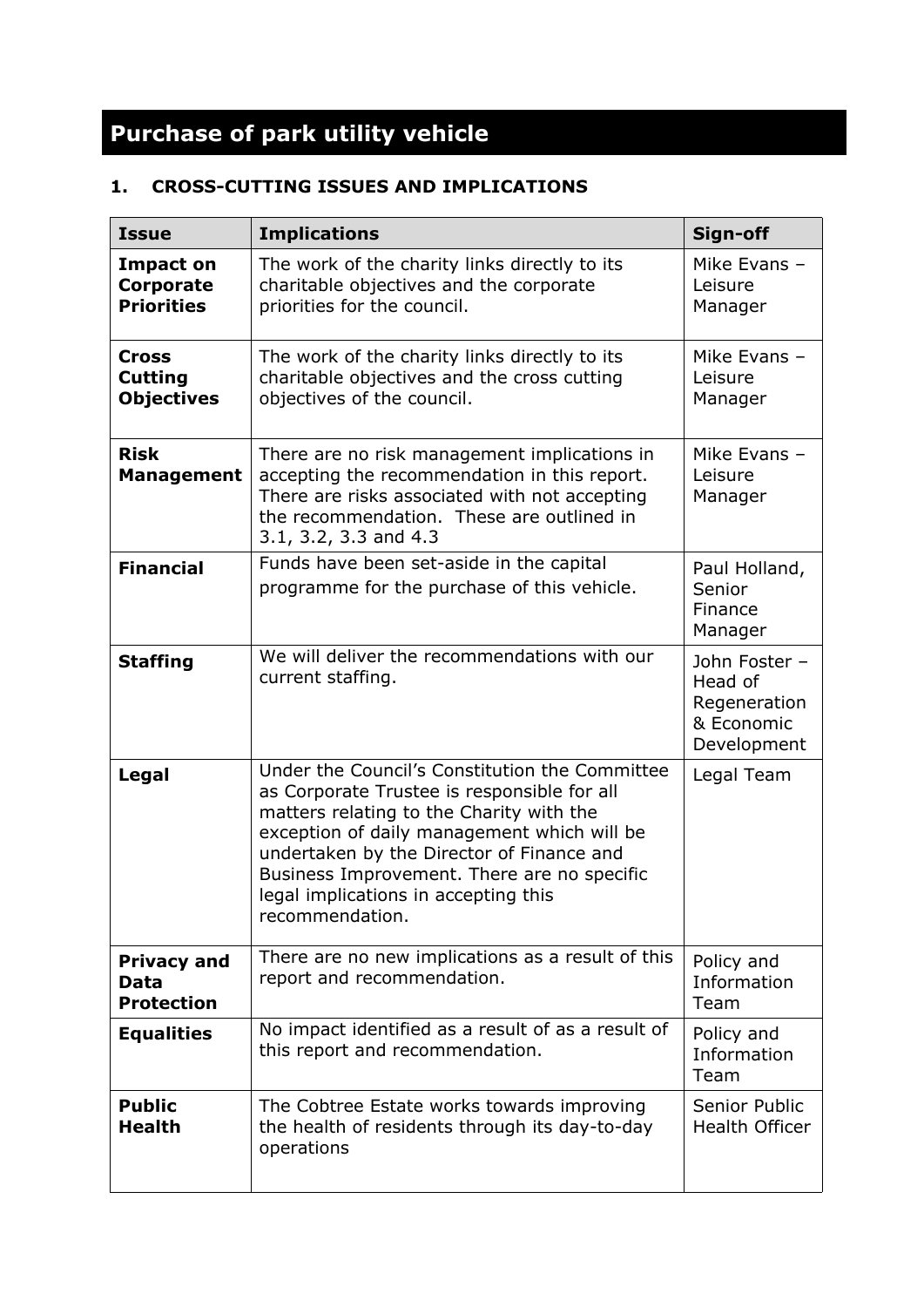| <b>Crime and</b><br><b>Disorder</b> | Crime and disorder implications are managed<br>day-to-day in line with council procedures and<br>policies                                                                                                          | Mike Evans -<br>Leisure<br>Manager                                                                  |
|-------------------------------------|--------------------------------------------------------------------------------------------------------------------------------------------------------------------------------------------------------------------|-----------------------------------------------------------------------------------------------------|
| <b>Procurement</b>                  | On accepting the recommendations, the Council<br>will then follow procurement exercises for the<br>purchase of the utility vehicle. We will<br>complete those exercises in line with financial<br>procedure rules. | John Foster -<br>Head of<br>Regeneration<br>and Economic<br>Development<br>& Section 151<br>Officer |

#### **2. INTRODUCTION AND BACKGROUND**

- 1.1 Since 2014 the Cobtree Park Team have used a second hand golf buggy to access the site and complete routine tasks. This vehicle is battery powered golf buggy with no modifications for maintenance or utility work.
- 1.2 The golf buggy suffered a break down in November 2019 and £908 was spent repairing it and making it useable again. Since then, with the winter rainfall and soft going in the park, it has not been possible to use the golf buggy which does not have modified tyres.
- 1.3 A utility vehicle is a key piece of park equipment. It enables the park rangers to access all areas of the park quickly, to transport tools and materials with them, and to complete tasks efficiently and effectively. The disadvantages of not having a suitable vehicle to use have been felt in February and March 2020 when rangers have to walk long distances, carrying tools with them, before commencing routine tasks. This is adding to the inefficiency of tasks and having a demoralising effect on the staff as they undertake their routing duties.
- 1.4 The 2019/2020 capital programme includes £9,000 for a "new golf buggy for the ranger".
- 1.5 The Cobtree Park Manager has worked with colleagues at the Maidstone Borough Council depot to obtain quotations for more suitable vehicles and trade in quotations for the current golf buggy which does have some trade in value.
- 1.6 Permission is now requested to purchase a utility vehicle.

#### **3. AVAILABLE OPTIONS**

#### **Not purchase a utility vehicle**

3.1 Committee could decide to not purchase a utility vehicle. This would lead to continued inefficiencies, continued physical strain and continued demoralisation on site at Cobtree Park. **This option is not recommended.**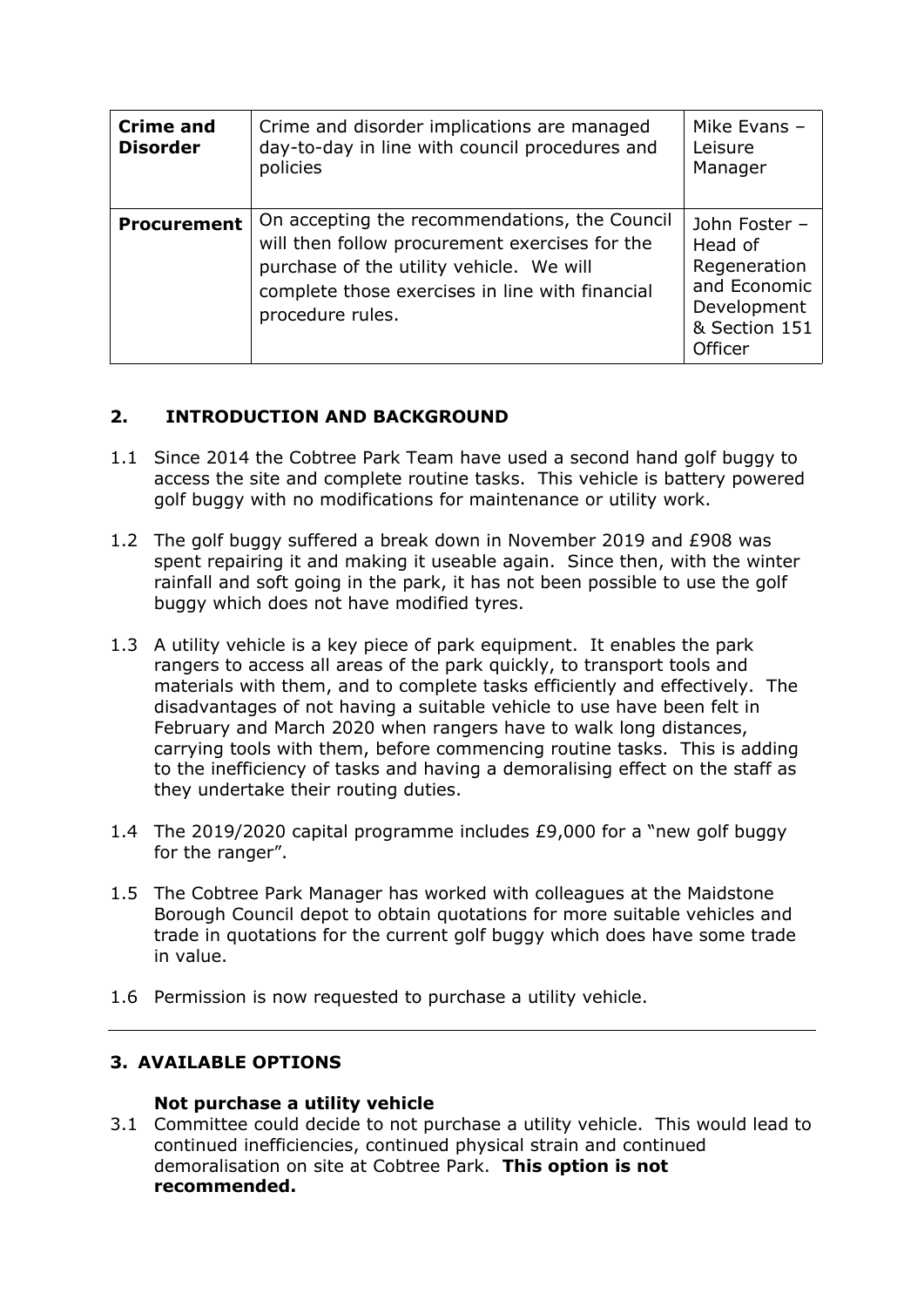#### **Defer the purchase of a utility vehicle**

3.2 Committee could decide to defer the purchase of a utility vehicle. This would also lead to continued inefficiencies and continued impact on site. It will also leave the park looking less attractive than is possible as we head in to the peak season. **This option is not recommended.**

#### **Purchase a brand new utility vehicle**

3.3 Quotations have been obtained for a brand new utility vehicle. These come in more than the agreed capital budget. On inspection, they will deliver what is needed for the park, but better value for money can be obtained by looking at nearly-new options. **This option is not preferred.**

#### **Purchase a nearly new utility vehicle**

3.4 Through the collection of quotations from suppliers Cobtree Park has been offered a nearly new utility vehicle that has 50 hours usage, is still under warranty and has the potential of additional equipment being added to it. **This will support the work of the park team and is the preferred option.**

#### **4. PREFERRED OPTION AND REASONS FOR RECOMMENDATIONS**

4.1 The nearly new vehicle (appendix 3) has been test driven at Cobtree Park by the park rangers. It is in good condition, having only been used for 50 hours, and meets the needs of the rangers for their day-to-day tasks. It matches the outline spec of the vehicles in appendices 1 and 2, albeit there are a few differences. The nearly new vehicle comes with £2,000 of added extras already fitted to it.

#### **Price**

- 4.2 The quotation for the nearly new vehicle (appendix 3) shows the vehicle is available for £7,860 inclusive of VAT. A new Kawasaki Mule, without £2,000 of extras already fitted, retails at £8,495. Appendix 1 is a new vehicle costing £10,794. Appendix 2 is a new vehicle costing £11,994.
- 4.3 The preferred quotation also allows for some further modifications, which will tailor the vehicle to the park setting even further. These items will make it more useful in all weathers and will maximise the work that park rangers are able to deliver in the park. Fitting road lights and orange lights to the vehicle will make moving around the park when the public are present more safe. Making the vehicle accessible to the road is essential and will make it possible to store the vehicle at a nearby secure storage facility. It will also make it easier to access other areas of the estate when required.
- 4.4 The total price of the utility vehicle is £7,860 inclusive of VAT. A £600 buy back option on the current golf buggy is available. The nett spend on the nearly new utility vehicle is £7,160. The additional items, which will maximise the benefit this vehicle will bring to the park and enable it to be stored securely in Aylesford will take the total nett spend to £9,387.55.